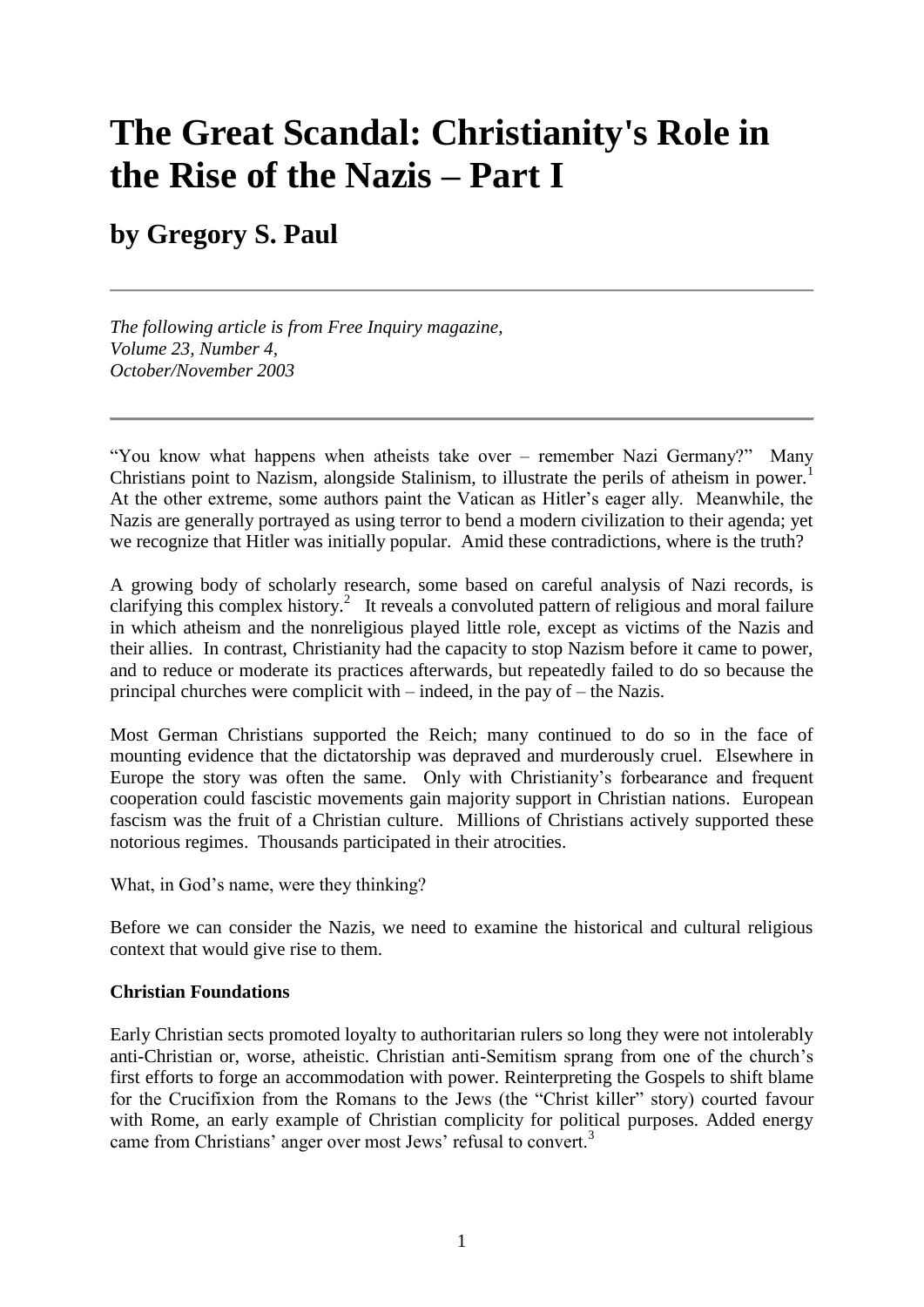Christian anti-Semitism was only intermittently violent, but when violence occurred it was devastating. The first outright extermination of Jews occurred in 414 CE. It would have innumerable successors, the worst nearly genocidal in scope. At standard rates of population growth, Diaspora Jewry should now number in the hundreds of millions. That there are only an estimated 13 million Jews in the world<sup>4</sup> is largely the result of Christian violence and forced conversion.<sup>5</sup>

Anti-Semitic practices pioneered by Catholics included the forced wearing of yellow identification, ghettoization, confiscation of Jews' property, and bans on intermarriage with Christians. European Protestantism bore the fierce impress of Martin Luther, whose 1543 tract *On the Jews and Their Lies* was a principal inspiration for *Mein Kampf*. 6 In addition to his anti-Semitism, Luther was also a fervent authoritarian. *Against the Robbing and Murdering Peasants*, his vituperative commentary on a contemporary rebellion, contributed to the deaths of perhaps 100,000 Christians and helped to lay the groundwork for an increasingly severe Germo-Christian autocracy.<sup>7</sup>

With the Enlightenment, deistic and secular thinkers seeded Western culture with Greco-Roman notions of democracy and free expression. The feudal aristocracies and the churches counterattacked, couching their reactionary defence of privilege in self-consciously biblical language. This controversy would shape centuries of European history. As late as 1870, the Roman Catholic Church reaffirmed a reactionary program at the first Vatican Council. Convened by the ultraconservative Pope Pius IX (reigned 1846–1878), Vatican I stridently condemned modernism, democracy, capitalism, usury, and Marxism.<sup>8</sup> Anti-Semitism was also part of the mix; well into the twentieth century, mainstream Catholic publications set an intolerant tone that later Nazi propaganda would imitate. Anti-Semitism remained conspicuous in mainstream Catholic literature even after Pope Pius XI (reigned 1922–1939) officially condemned it.

Protestantism, too, was largely hostile toward modernism and democracy during this period (with a few exceptions in northern Europe). Because Jews were seen as materialists who promoted and benefited from Enlightenment modernism, most Protestant denominations remained anti-Semitic.

With the nineteenth century came a European movement that viewed Judaism as a racial curse. Attracting both Protestant and Catholic dissidents within Germanic populations, Aryan Christianity differed from traditional Christianity in denying both that Christ was a Jew and that Christianity had grown out of Judaism.<sup>9</sup> Adherents viewed Christ as a divine Aryan warrior who brought the sword to cleanse the earth of Jews.<sup>10</sup> Aryans were held to be the only true humans, specially created by God through Adam and Eve; all other peoples were soulless sub-humans, descended from apes or created by Satan with no hope of salvation.<sup>11</sup> Most non-Aryans were considered suitable for subservient roles including slavery, but not the Jews. Spiritless yet clever and devious, Jews were seen as a satanic disease to be quarantined or eliminated.

During the same years neo-pagan and occult movements gained adherents and incubated their own form of Aryanism. Unlike Aryan Christians, neo-pagan Aryans acknowledged that Christ was a Jew—and for that reason rejected Christianity. They believed themselves descended from demigods whose divinity had degraded through centuries of interbreeding with lesser races. The Norse gods and even the Atlantis myth sometimes decorated Aryan mythology.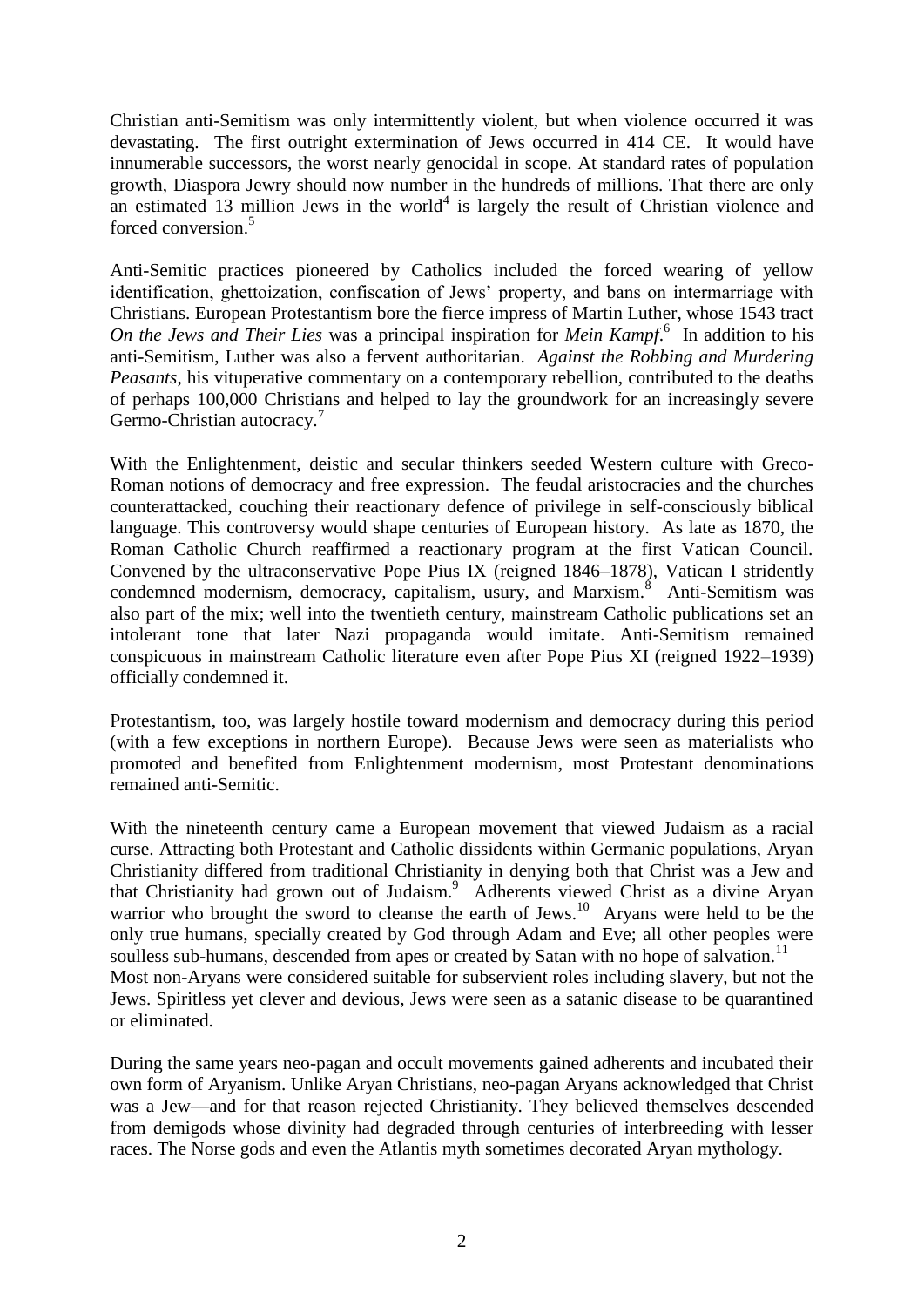Attempting to deny that Nazi anti-Semitism had a Christian component, Christian apologists exaggerate the influence of Aryan neo-paganism. Actually, neo-paganism never had a large following.



*Together with interior minister Wilhelm Frick (second from the right) and propaganda minister Joseph Goebbels (far right), Catholic bishops Franz Rudolf Bornewasser (Bishop of Trier) and Lugwig Sebastian (Bishop of Speyer) raise their hands in the Nazi salute at an official ceremony in Saarbrucken City Hall marking the reincorporation of the Saarland into the German Reich.*

German Aryanism, whether Christian or pagan, became known as "Volkism." Volkism prophesied the emergence of a great God-chosen Aryan who would lead the people (Volk) to their grand destiny through the conquest of *Lebensraum* (living space). A common motto was "God and Volk." Disregarding obvious theological contradictions, growing numbers of German nationalists managed to work Aryanism into their Protestant or Catholic confessions, much as contemporary adherents of *Voudoun* or *Santería* blend the occult with their Christian beliefs. Darwinian theory sometimes entered Volkism as a belief in the divinely intended survival of the fittest peoples. Democracy had no place, but Nietzschean philosophy had some influence – a point Christian apologists make much of. Yet Nietzsche's influence was modest, as Volkists found his scepticism toward religion unacceptable.<sup>12</sup>

Though traceable to the ancient world, atheism first emerged as a major social movement in the mid-1800s.<sup>13</sup> It would be associated with both pro- and antidemocratic worldviews. Strongly influenced by science, atheists tended to view all humans as descended in common from apes. There was no inherent anti-Semitic tradition. Some atheists accepted thenpopular pseudoscientific racist views that the races exhibited varying levels of intellect due to differing genetic heritages. Some went further, embracing various forms of eugenics as a means of improving the human condition. But neither of these positions was uniquely or characteristically atheistic. "Scientific" racism is actually better understood as a tool by which Christians could perpetuate their own cultural prejudices—it was no accident that the races deemed inferior by Western Christian societies and "science" were the same!

When we seek precursors of Nazi anti-Semitism and authoritarianism, it is among European Christians, not among the atheists, that we must search.

Following World War I, the religious situation in Europe was complex. Scientific findings about the age of the Earth, Darwin's theory of evolution, and biblical criticism had fuelled the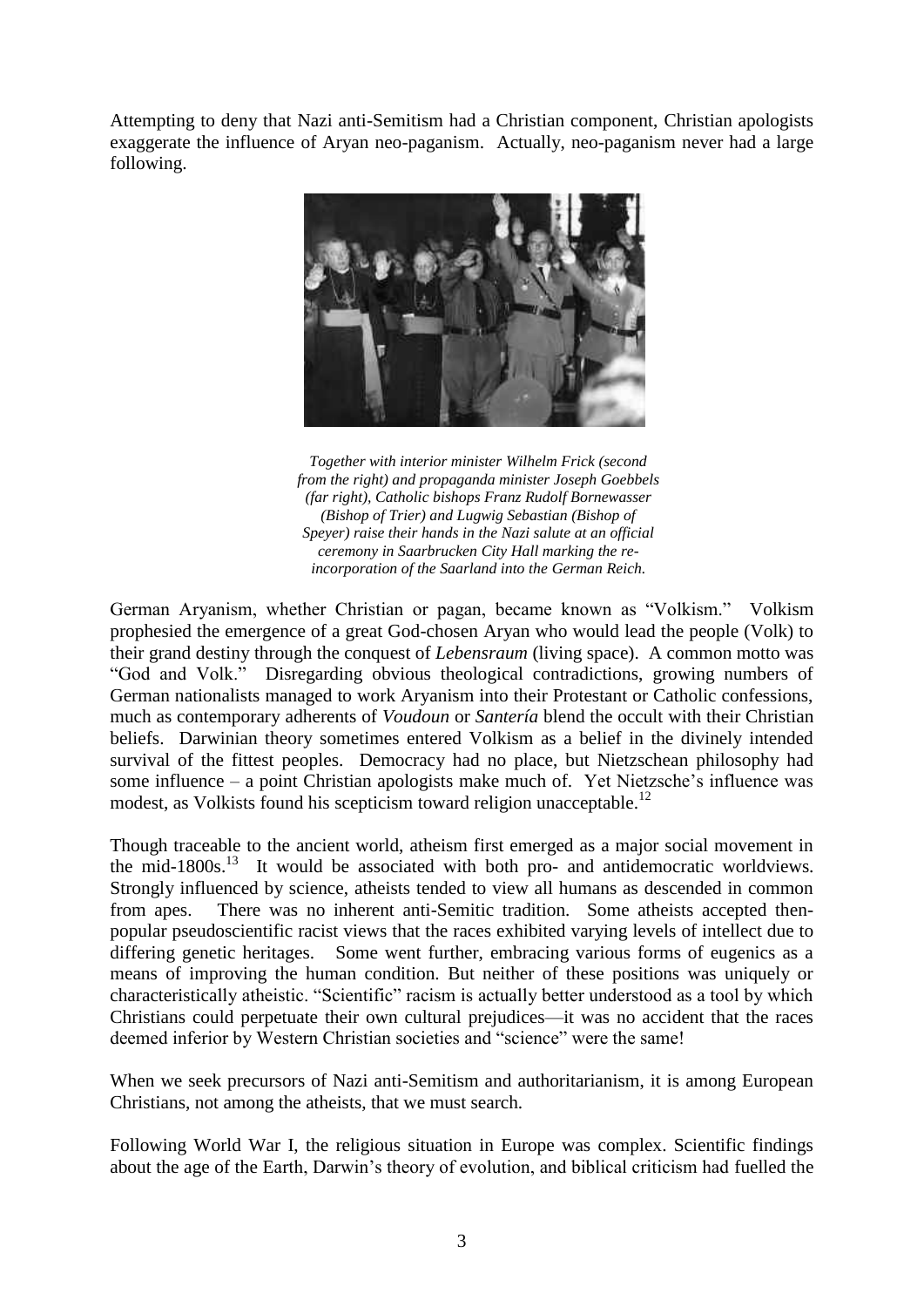first major expansion of non-theism at Christianity's expense among ordinary Europeans. The churches' support for the catastrophic Great War further fuelled public disaffection, as did (in Germany) the flight of the Kaiser, in whom both Protestant and Catholic clergy had vested heavily.<sup>14</sup> But religion was not everywhere in retreat: post-war Germany experienced a Christian spiritual renaissance outside the traditional churches.<sup>15</sup> Religious freedom was unprecedented, but the established churches enjoyed widespread state support and controlled their own education systems. They were far more influential than today.

Roughly two-thirds of Germans were Protestant, almost all of the rest Catholic. The pagan minority claimed at most 5 percent. Explicit non-theism was limited to an intellectual elite and to committed socialists. Just 1.5 percent of Germans identified themselves as unbelievers in a 1939 census, which means either that very few Nazis and National Socialist German Worker's Party supporters were atheists, or that atheists feared to identify themselves to the pro-theistic regime.

Most religious Germans detested the impiety, secularism, and hedonistic decadence that they associated with such modernist ideas as democracy and free speech. If they feared democracy, they were terrified by Communism, to the point of being willing to accept extreme countermethods.

Thus it was a largely Christian, deeply racist, often antidemocratic, and in many respects dangerously primitive Western culture into which Nazism would arise. It was a theistic powder keg ready to explode.

# **Nazi Leaders, Theism, and Family Values**

According to standard biographies, the principal Nazi leaders were all born, baptized, and raised Christian. Most grew up in strict, pious households where tolerance and democratic values were disparaged. Nazi leaders of Catholic background included Adolf Hitler, Heinrich Himmler, Reinhard Heydrich, and Joseph Goebbels.

Hitler did well in monastery school. He sang in the choir, found High Mass and other ceremonies intoxicating, and idolized priests. Impressed by their power, he at one time considered entering the priesthood.

Rudolf Hoess, who as commandant at Auschwitz-Birkinau pioneered the use of the Zyklon-B gas that killed half of all Holocaust victims, had strict Catholic parents. Hermann Goering had mixed Catholic-Protestant parentage, while Rudolf Hess, Martin Bormann, Albert Speer, and Adolf Eichmann had Protestant backgrounds. Not one of the top Nazi leaders was raised in a liberal or atheistic family – no doubt, the parents of any of them would have found such views scandalous. Traditionalists would never think to deprive their offspring of the faithbased moral foundations that they would need to grow into ethical adults.

So much for the Nazi leaders' religious backgrounds. Assessing their religious views as adults is more difficult. On ancillary issues such as religion, Party doctrine was a deliberate tangle of contradictions.<sup>16</sup> For Hitler consistency mattered less than having a statement at hand for any situation that might arise. History records many things that Hitler wrote or said about religion, but they too are sometimes contradictory. Many were crafted for a particular audience or moment and have limited value for illuminating Hitler's true opinion; in any case,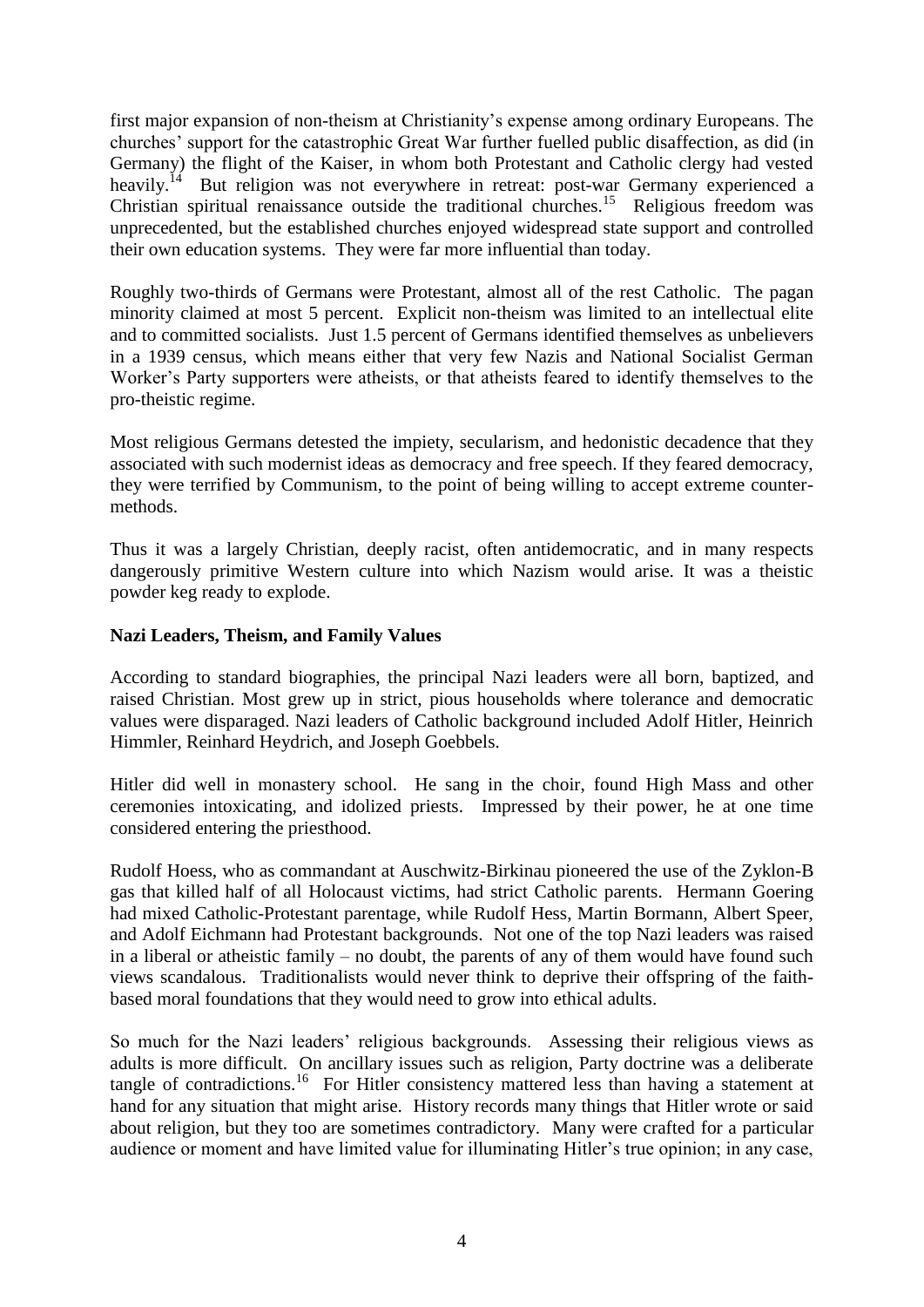neither Hitler nor any other key Nazi leader was a trained theologian with carefully thoughtout views.

Accuracy of transcription is another concern. Hitler's public speeches were recorded reliably, but were often propagandistic. His private statements seem more likely to reflect his actual views, but their reliability varies widely.<sup>17</sup> The passages Christian apologists cite most often to prove Hitler's atheism are of questionable accuracy. Apologists often brandish them without noting historians' reservations. Hitler's personal library has been partly preserved, and a good deal is known about his reading habits, another possible window onto Hitler's beliefs.<sup>18</sup> Also important, and often ignored by apologists, are statements made by religious figures of the time, who generally—at least for public consumption—viewed Hitler as a Christian and a Catholic in good standing. Meanwhile, the silent testimony of photographs is irrefutable, much as apologists struggle to evade this damning visual evidence.

Despite these difficulties, enough is known to build a reasonable picture of what Hitler and other top Nazis believed.

Hitler was a Christian, but his Christ was no Jew. In his youth he dabbled with occult thinking but never became a devotee. As a young man he grew increasingly bohemian and stopped attending church. Initially no more anti-Semitic than the norm, in the years before the Great War he fell under the anti-Semitic influence of the Volkish Christian Social Party and other Aryan movements. After Germany's stunning defeat and the ruinous terms of peace, Hitler became a full-blown Aryanist and anti-Semite. He grew obsessed with racial issues, which he unfailingly embedded in a religious context.

Apologists often suggest that Hitler did not hold a traditional belief in God because he believed that he was God. True, Hitler thought himself God's chosen leader for the Aryan race. But he never claimed to be divine, and never presented himself in that manner to his followers. Members of the Wehrmacht swore this loyalty oath: "I swear by God this holy oath to the Führer of the German Reich and the German people, Adolf Hitler." For Schutzstaffel (S.S.) members it was: "I pledge to you, Adolf Hitler, my obedience unto death, so help me God."

Hitler repeatedly thanked God or Providence for his survival on the western front during the Great War, his safe escape from multiple assassination attempts, his seemingly miraculous rise from homelessness to influence and power, and his amazing international successes. He never tired of proclaiming that all of this was beyond the power of any mere mortal. Later in the war, Hitler portrayed German defeats as part of an epic test: God would reward his true chosen people with the final victory they deserved so long as they never gave up the struggle.

Reich iconography, too, reveals that Nazism never cut its ties to Christianity. The markings of Luftwaffe aircraft comprised just two swastikas—and six crosses. Likewise the Kreigsmarine (German Navy) flag combined the symbols. Hitler participated in public prayers and religious services at which the swastika and the cross were displayed together.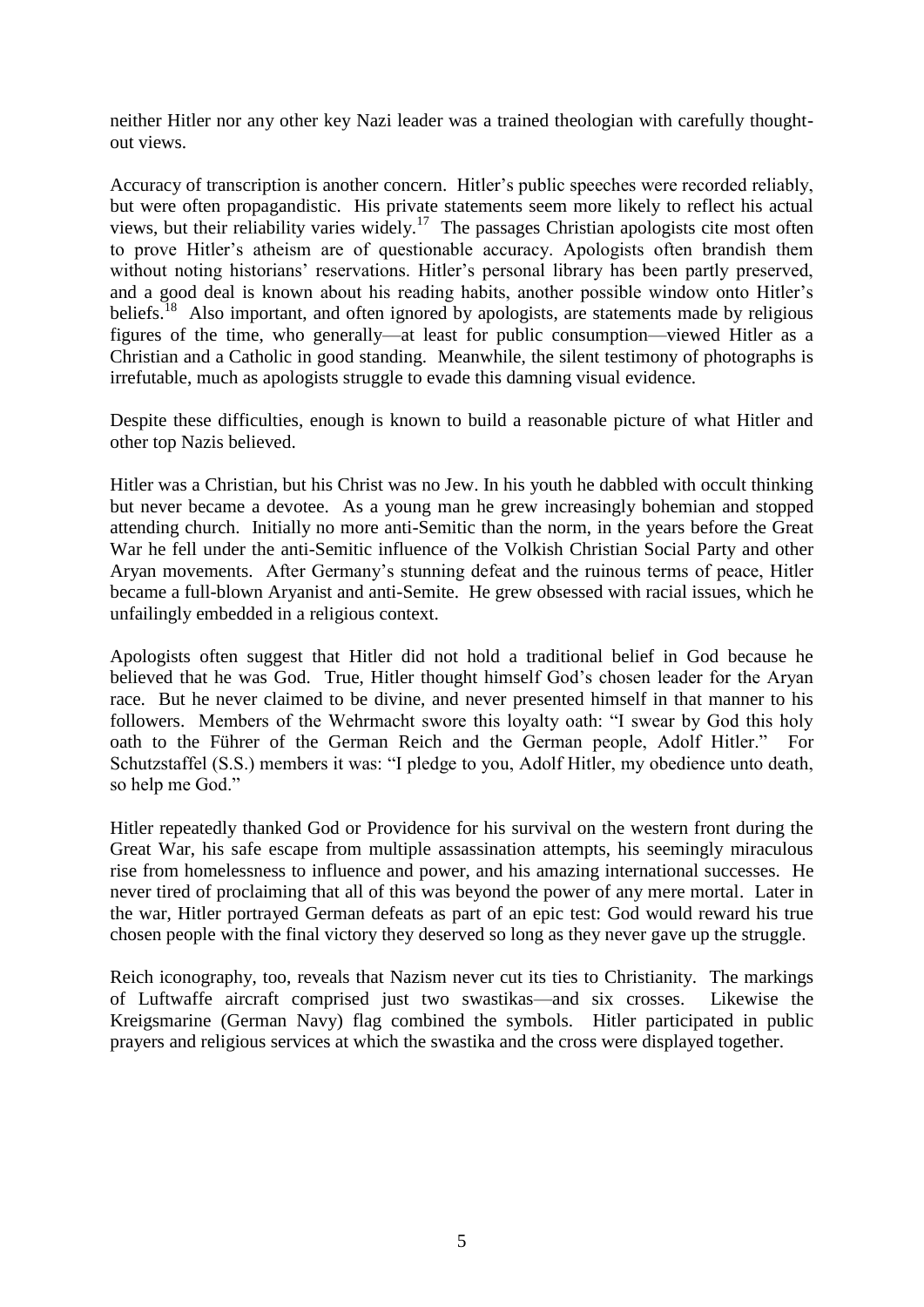

*Top: A German soldier in winter uniform on motorcycle. Bottom: The inscription on the German soldier's belt buckle translates "God With Us."*

Hitler openly admired Martin Luther, whom he considered a brilliant reformer.<sup>19</sup> Yet he said in several private conversations that he considered himself a Catholic. He said publicly on several occasions that Christ was his saviour. As late as 1944, planning the last-ditch offensive the world would know as the Battle of the Bulge, he code-named it "Operation Christrose."

Among his Nazi cronies Hitler criticized the established churches harshly and often. Some of these alleged statements must be treated with scepticism,<sup>20</sup> but clearly he viewed the traditional Christian faiths as weak and contaminated by Judaism. Still, there is no warrant for the claim that he became anti-Christian or antireligious after coming to power. No reliably attributed quote reveals Hitler to be an atheist or in any way sympathetic to atheism. On the contrary, he often condemned atheism, as he did Christians who collaborated with such atheistic forces as Bolshevism. He consistently denied that the state could replace faith and instructed Speer to include churches in his beloved plans for a rebuilt Berlin. The Naziera constitution explicitly evoked God. Calculating that his victories over Europe and Bolshevism would make him so popular that people would be willing to abandon their traditional faiths, Hitler entertained plans to replace Protestantism and Catholicism with a reformed Christian church that would include all Aryans while removing foreign (Rome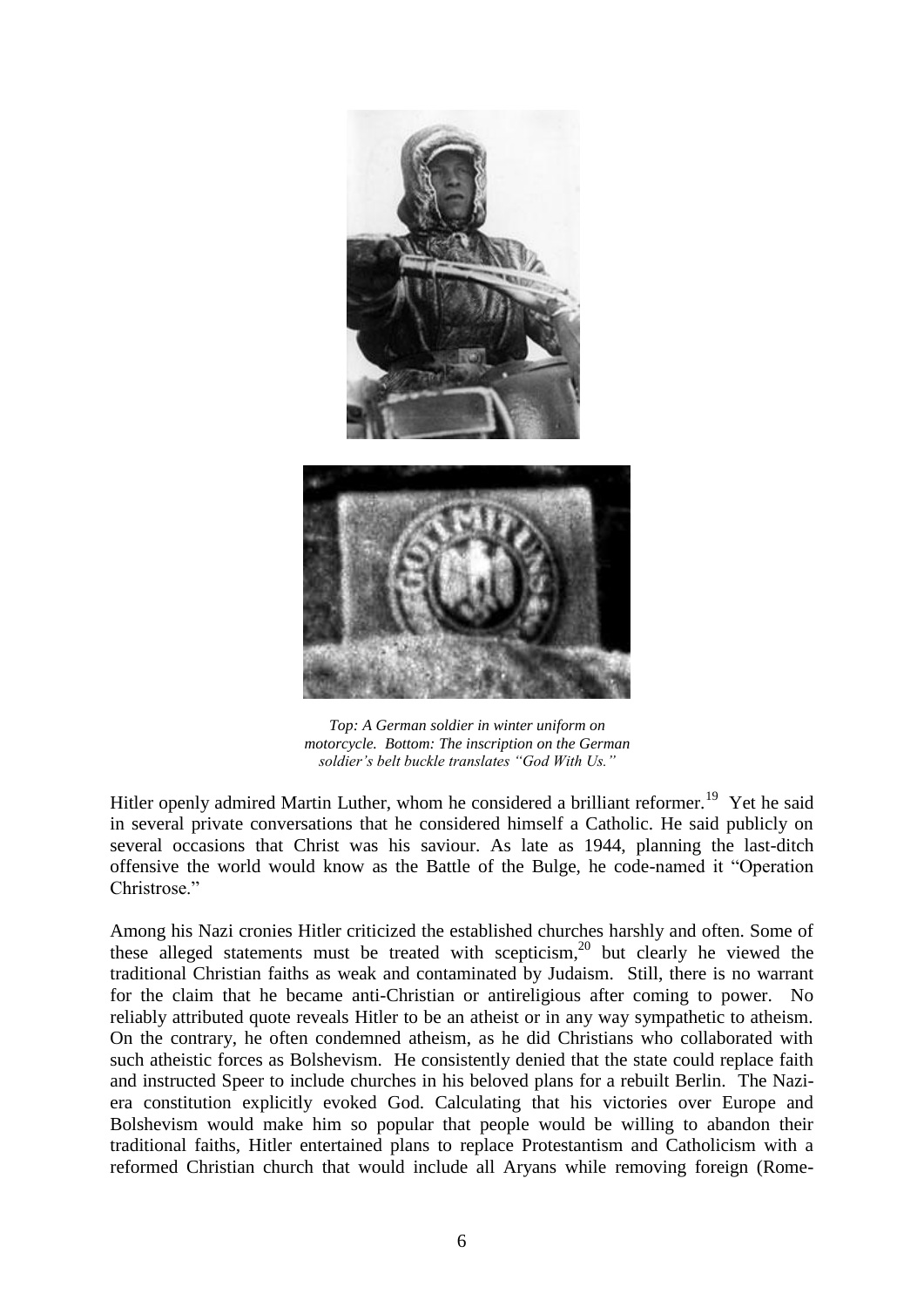based) influence. German Protestants had already rejected a more modest effort along these lines, as will be seen below. How Germans as a whole would have received this reform after a Nazi victory is open to question. In any case, Hitler saw himself as Christianity's ultimate reformer, not its dedicated enemy.

Hitler was a complex figure, but based on the available evidence we can conclude our inquiry into his personal religious convictions by describing him as an Aryan Volkist Christian who had deep Catholic roots, strongly influenced by Protestantism, touched by strands of neopaganism and Darwinism, and minimally influenced by the occult. Though Hitler pontificated about God and religion at great length, he considered politics more important than religion as the means to achieve his agenda.

None of the leaders immediately beneath Hitler was a pious traditional Christian. But there is no compelling evidence that any top Nazi was non-theistic. Any so accused denied the charge with vehemence.

Reich-Führer Himmler regularly attended Catholic services until he lurched into an increasingly bizarre Aryanism. He authorized searches for the Holy Grail and other supposedly powerful Christian and Cathar relics. A believer in reincarnation, he sent expeditions to Tibet and the American tropics in search of the original Aryans and even Atlantians. He and Heydrich modelled the S.S. after the disciplined and secretive Jesuits; it would not accept atheists as members.<sup>21</sup> Goering, least ideological among top Nazis, sometimes endorsed both Protestant and Catholic traditions. On other occasions he criticized them. Goebbels turned against Catholicism in favour of a reformed Aryan faith; both his and Goering's children were baptized. Bormann was stridently opposed to contemporary organized Christianity; he was a leader of the Church Struggle, the inconsistently applied Nazi campaign to oppose the influence of established churches.<sup>22</sup>

The Nazis championed traditional family values: their ideology was conservative, bourgeois, patriarchal, and strongly antifeminist. Discipline and conformity were emphasized, marriage promoted, abortion and homosexuality despised. $^{23}$ 

Traditionalism also dominated Nazi philosophy, such as it was. Though science and technology were lauded, the overall thrust opposed the Enlightenment, modernism, intellectualism, and rationality. It is hard to imagine how a movement with that agenda could have been friendly toward atheism, and the Nazis were not. Volkism was inherently hostile toward atheism: freethinkers clashed frequently with Nazis in the late 1920s and early 1930s. On taking power, Hitler banned free thought organizations and launched an "anti-godless" movement. In a 1933 speech he declared: "We have . . . undertaken the fight against the atheistic movement, and that not merely with a few theoretical declarations: we have stamped it out." This forthright hostility was far more straightforward than the Nazis' complex, often contradictory stance toward traditional Christian faith.

## **Destroying Democracy: a Political-Religious Collaboration**

As detailed by historian Ian Kershaw, Hitler made no secret of his intent to destroy democracy. Yet he came to power largely legally; in no sense was he a tyrant imposed upon the German people.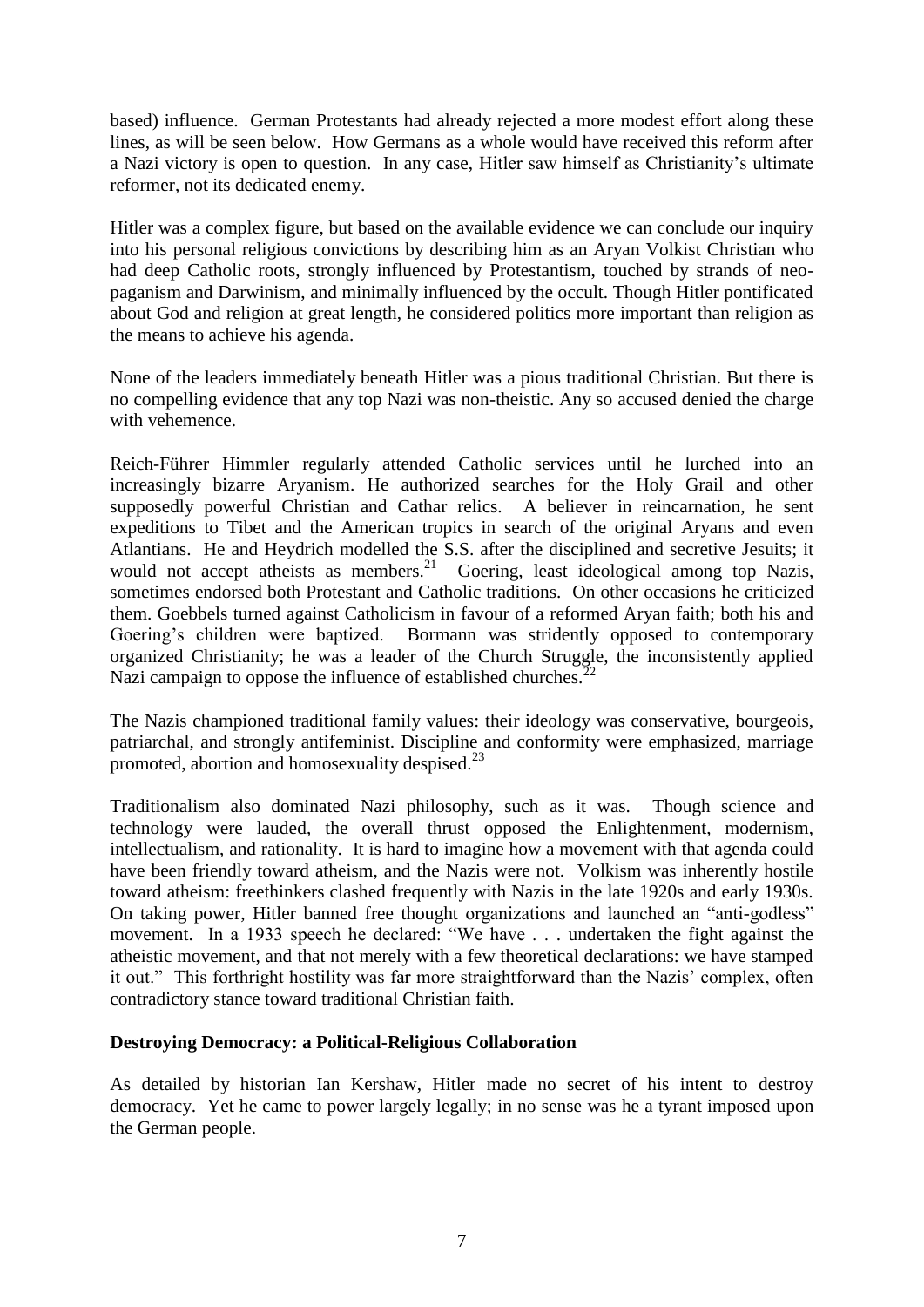The Nazi takeover climaxed a lengthy, ironic rejection of democracy at the hands of a majority of German voters. By the early 1930s, ordinary Germans had lost patience with democracy; growing numbers hoped an authoritarian strongman would restore order and prosperity and return Germany to great-power status. Roughly two-thirds of German Christians repeatedly voted for candidates who promised to overthrow democracy. Authoritarianism was all but inevitable; at issue was merely who the new strongman would be.

What made democracy so fragile? Historian Klaus Scholder explains that Germany lacked a deep democratic tradition, and would have had difficulty in forming one because German society was so thoroughly divided into opposing Protestant and Catholic blocs. This division created a climate of competition, fear and prejudice between the confessions, which burdened all German domestic and foreign policies with an ideological element of incalculable weight and extent. This climate erected an almost insurmountable barrier to the formation of broad democratic centre. And it favoured the rise of Hitler, since ultimately both churches courted his favour – each fearing that the other would complete the Reformation or the Counter-Reformation through Hitler. $^{24}$ 

Carefully plotting his strategy, Hitler purged some of the Volkish Nazi radicals most belligerent toward the traditional Christian churches. In this way he lessened the risk of ecclesiastical opposition. At the same time, he knew that the presence of both Catholics and Protestants among the Nazi leadership would ease churchmen's fears that the Party might engage in sectarianism.

Though it had many Catholic leaders (including Hitler), the Nazi Party relied heavily on Protestant support. Protestants had given the Party its principal backing during the years leading up to 1933 at a level disproportionate to their national majority.<sup>25</sup> Evangelical youth was especially pro-Nazi. It has been estimated that as many as 90 percent of Protestant university theologians supported the Party. Indeed, the participation of so many respected Protestants gave a early, comforting air of legitimacy to the often-thuggish Party. So did the frequent sight of *Sturmabteilung* (S.A.) units marching in uniform to church.

As German life between the wars grew more desperate, some Protestant pastors explicitly defended Nazi murders of "traitors to the Volk" from the pulpit. Antifascist Protestants found themselves marginalized. The once-unlikely topic of Volkist-Protestant compatibility became the leading theological subject of the day.<sup>26</sup> This is less surprising when we consider that Volkism and German Protestantism were both strongly nationalistic; Lutheranism in particular had German roots.

This mirage of harmony enticed Hitler into a naïve attempt to unite the German Protestant churches into a single Volkish body under Nazi control. Launched shortly after the Nazis came to power, this project failed immediately. The evangelical sects proved as unwilling as ever to get along with one another, though much of their clergy eventually Nazified.

# **Catholicism and the Nazi Takeover**

Ironically – but, as we shall see, for obvious reasons – Chancellor Hitler had greater initial success reaching accommodation with Roman Catholic leaders than with the Protestants. The irony lay in the fact that the Catholic Zentrum (Centre) Party had been principally responsible for denying majorities to the Nazis in early elections. Although Teutonic in outlook, German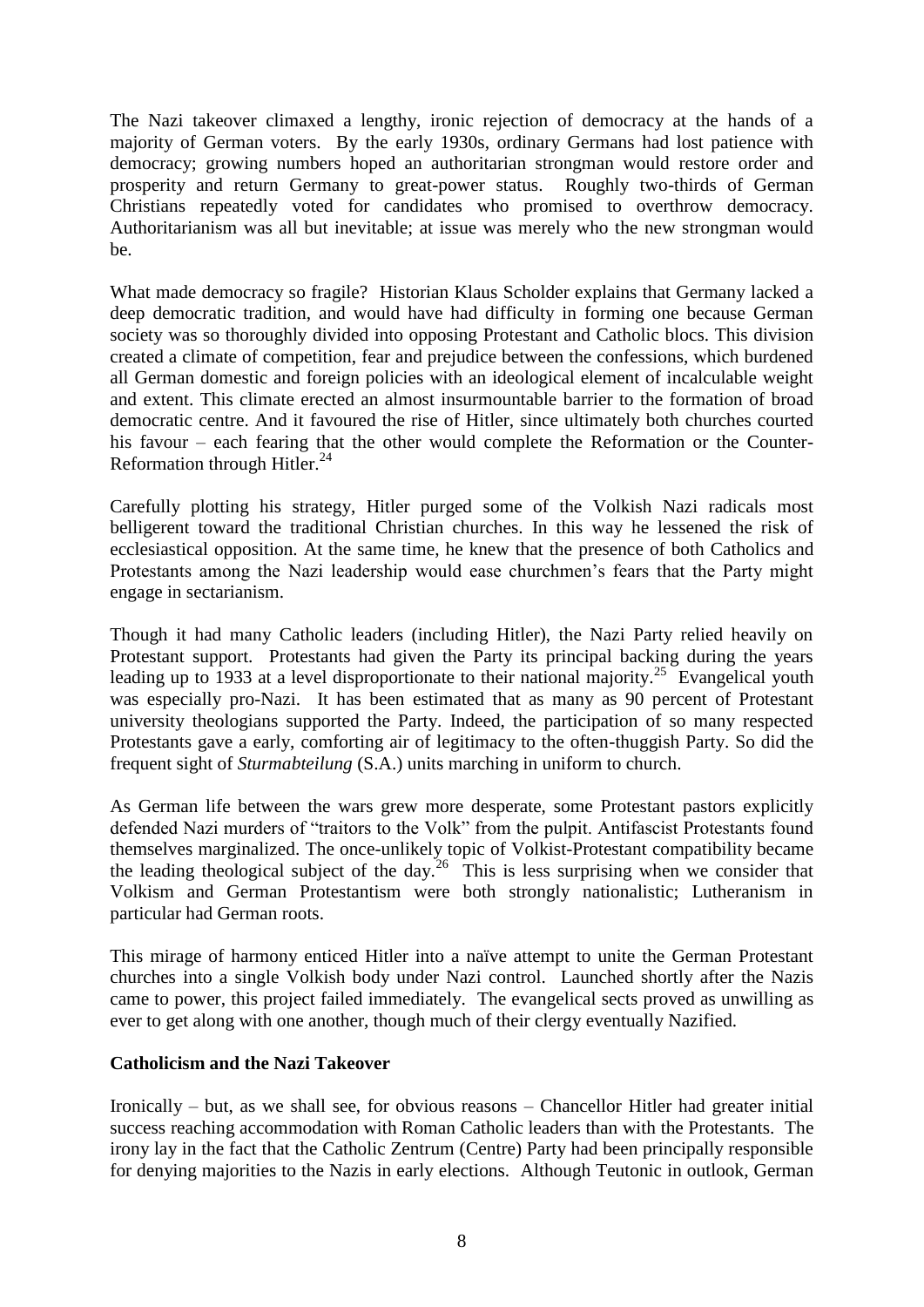Catholics had close emotional ties to Rome. As a group they were somewhat less nationalistic than most Protestants. Catholics were correspondingly more likely than Protestants to view Hitler (incorrectly) as godless, or as a neo-heathen anti-Christian. Catholic clergy consistently denounced Nazism, though they often undercut themselves by preaching traditional anti-Semitism at the same time.

Even so, and despite Catholicism's minority status, it would be German Catholics and the Roman Catholic Church that whose actions would at last put total power within the Nazis' reach.

Though it was not without anti-modernists, the Catholic Zentrum party had antagonized the Vatican during the 1920s by forming governing coalitions with the secularized, moderate Left-oriented Social Democrats. This changed in 1928, when the priest Ludwig Kaas became the first cleric to head the party. To the dismay of some Catholics, Kaas and other Catholic politicians participated both actively and passively in destroying democratic rule, and in particular the Zentrum.

The devoutly Catholic chancellor Franz von Papen, not a fascist but stoutly right-wing, engineered the key electoral victory that brought Hitler to power. Disastrously Papen dissolved the Reichstag in 1932, then formed a Zentrum-Nazi coalition in violation of all previous principles. It was Papen who in 1933 made Hitler chancellor, Papen stepping down to the vice chancellorship.

The common claim that Papen acted in the hope that the Nazis could be controlled and ultimately discredited may be true, partly true, or false; but without Papen's reckless aid, Hitler would not have become Germany's leader.

The church congratulated Hitler on his assumption of power. German bishops released a statement that wiped out past criticism of Nazism by proclaiming the new regime acceptable, then followed doctrine by ordering the laity to be loyal to this regime just as they had commanded loyalty to previous regimes. Since Catholics had been instrumental in bringing Hitler to power and served in his cabinet, the bishops had little choice but to collaborate.

German Catholics were stunned by the magnitude and suddenness of this realignment. The rigidly conformist church had flipped from ordering its flock to oppose the Nazis to commanding cooperation. A minority among German Catholics was appalled and disheartened. But most "received the statement with relief—indeed with rejoicing—because it finally also cleared the way into the Third Reich for Catholic Christians" alongside millions of Protestants, who joined in exulting that the dream of a Nazi-Catholic-Protestant nationalist alliance had been achieved.<sup>27</sup> The Catholic vote for the Nazis increased in the last multi-party elections after Hitler assumed control, doubling in some areas, inspiring a mass Catholic exodus from the Zentrum to the fascists. After the Reichstag fire, the Zentrum voted en masse to support the infamous Enabling Act, which would give the Hitler-Papen cabinet executive and legislative authority independent of the German Parliament. Zentrum's bloc vote cemented the two-thirds majority needed to pass the Act.

Why did the church direct its party to provide the critical swing vote? It had its agenda, as we shall see below.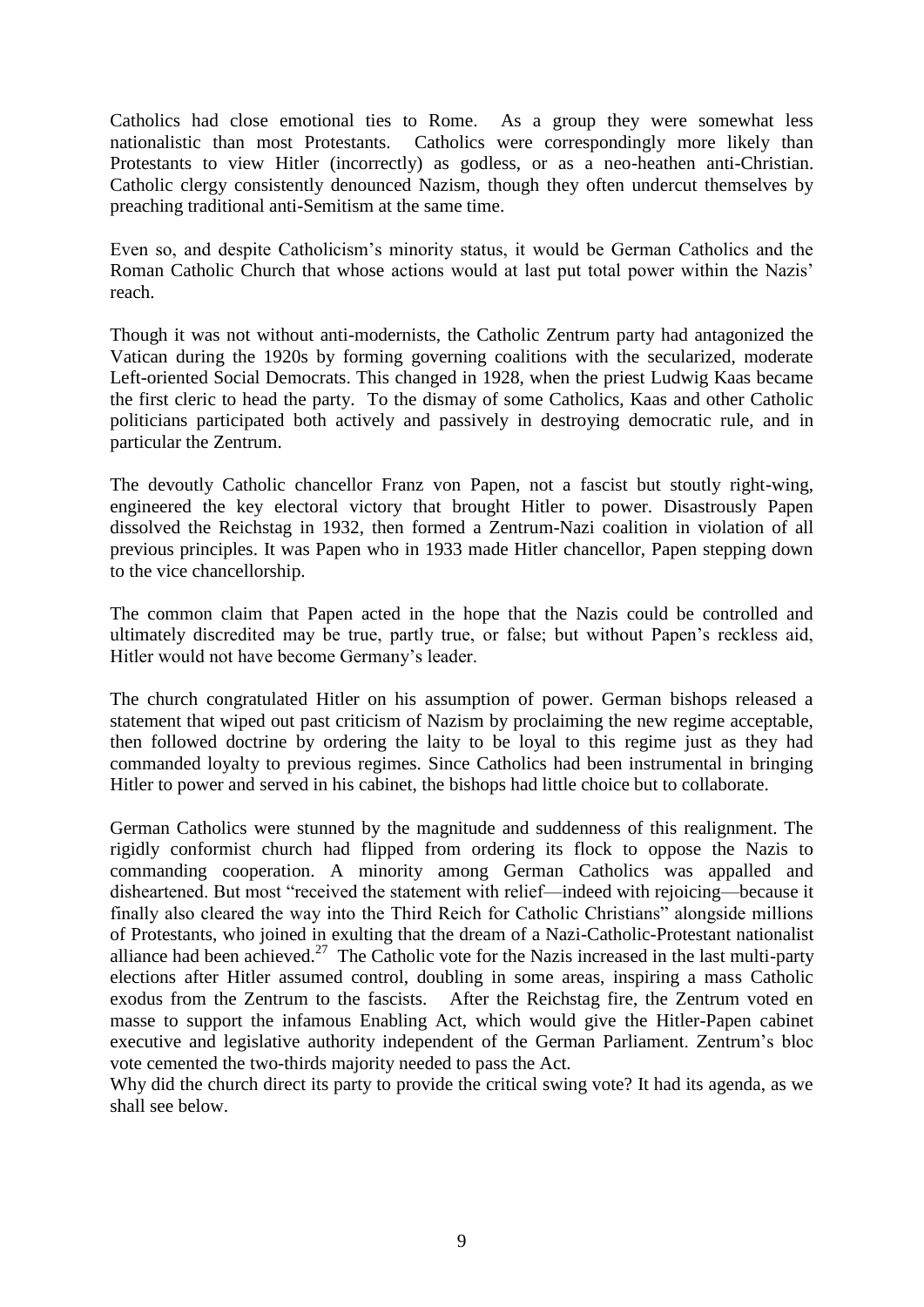## **Deal Making with the Devil**

Even after the Enabling Act, Hitler's position remained tenuous. The Nazis needed to deepen majority popular support and cement relations with a sceptical German military. Hitler needed to ally all Aryans under the swastika while he undermined and demoralized regime opponents. What would solidify Hitler's position? A foreign policy coup: the Concordat of 1933 between Nazi Germany and the Vatican.

The national and international legitimacy Hitler would gain through this treaty was incalculable. Failure to secure it after intense and openly promoted effort could have been a crushing humiliation. Hitler put exceptional effort into the project. He courted the Holy See, emphasizing his own Christianity, simultaneously striving to intimidate the Vatican with demonstrations of his swelling power.

Catholic apologists describe the Concordat of 1933 as a necessary move by a church desperate to protect itself against a violent regime which forced the accord upon it—passing over the contradiction at the heart of this argument. Actually, having failed in repeated attempts to negotiate the ardently desired concordat with a sceptical Weimar democracy, Kaas, Papen, the future Pius XII (who reigned 1939–1958), the sitting Pius XI, and other leading Catholics saw their chance to get what they had been seeking from an agreeable member of the church—that is, Hitler—at an historical moment when he and fascism in general were regarded as a natural ally by many Catholic leaders.<sup>28</sup> Negotiations were initiated by both sides, modelled on the mutually advantageous 1929 concordat between Mussolini and the Vatican.

Now Zentrum's pivotal role in assuring passage of the Enabling Act can be seen in context. It was part of the tacit Nazi-Vatican deal for a future concordat.<sup>29</sup> The Enabling Act vote hollowed Zentrum, leaving little more than a shell. Thus, a clergy far more interested in church power than democratic politics could take control on both sides of the negotiating table. In a flagrant conflict of interest, the devout Papen helped to represent the German state. Concordat negotiations were largely held in Rome, so that Kaas could leave his vanishing party yet more rudderless. Papen, Kaas, and the future Pius XII worked overtime to finalize a treaty that would, among other things, put an end to the Zentrum. In negotiating away the party he led, Kaas eliminated the last political entity that might have opposed the new Führer.<sup>30</sup> Nor did the Vatican protect Germany's Catholic party. Contrary to the contention of some, evidence indicates that the Vatican was pleased to negotiate away all traces of the Zentrum, for which it had no more use save as a bargaining chip. In this the Holy See treated Zentrum no differently than it had the Italian Catholic party, which it negotiated away in the Concordat with Mussolini.

Hitler sought to eliminate Catholic opposition in favour of obligatory loyalty to his regime. For its part, the church was obsessed with its educational privileges,  $31$  and especially with securing fresh sources of income. It would willingly sacrifice political power to protect them. As both sides worked in haste to produce a treaty that would normally have required years to complete, Hitler took masterful advantage of Vatican over eagerness. Filled with "certainty that Rome neither could nor would turn back, [Hitler] was now able to steer the negotiations almost as he wanted. The records prove he exploited the situation to the full." $32^{\circ}$  Indeed, Hitler was so confident that he had the Church in his lap that he went ahead and promulgated his notorious sterilization decree before the Concordat's final signing. Hitler's project for involuntary sterilization of minorities and the mentally ill was an direct affront to Catholic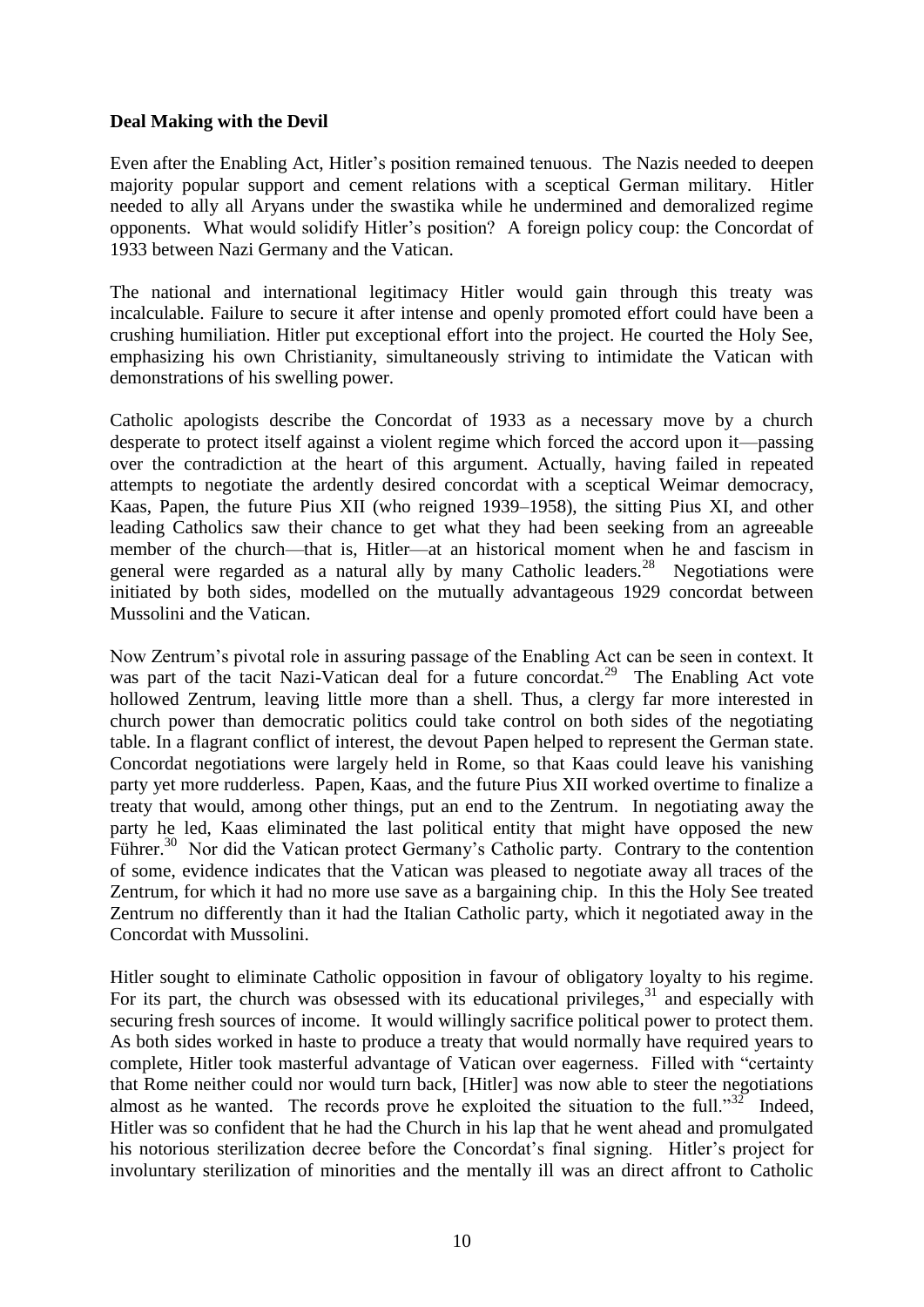teaching. But as Hitler surmised, not even this provocation could deflect the Holy See in its rush toward the Concordat. Because ordinary Catholics largely supported the Nazis, the party even felt free to use violence against the remaining politically active Catholics, frequently disrupting their rallies.

Signed on July 20, 1933, the Concordat was a fait accompli, the negotiations having been conducted largely in secret. Most German bishops gave their loyal, though impotent, approval to the pact that would strip away their power. A few bishops objected, criticizing the Nazi regime's lack of morality (but never its lack of democracy).

The Concordat was a classic political kickback scheme. The church supported the new dictatorship by endorsing the end of democracy and free speech. In addition it bound its bishops to Hitler's Reich by means of a loyalty oath. In exchange the church received enormous tax income and protection for church privileges. Religious instruction and prayer in school were reinstated. Criticism of the church was forbidden. Of course, nothing in the Concordat protected the rights of non-Catholics.

If Catholic officials were disappointed with the Concordat's terms, they did not show it, sending messages of congratulation to the dictator. In Rome, a celebratory mass followed the treaty's signing by Papen and the future Pius XII amid great pomp and circumstance. In Germany, the church and the Berlin government held a joint service of thanksgiving that featured a mix of Catholic, Reich, and swastika banners and flags. The musical program mixed hymns with a rousing performance of the repugnant Nazi anthem "Horst Wessel" which was set, by the way, to the traditional hymn "How Great Thou Art." All of this was projected by loudspeaker to the enthusiastic crowd outside; as most German Catholics welcomed the Concordat, the thanksgiving service drew far more than Berlin's cathedral could hold.

Scholder comments that "anyone who saw things from the Roman perspective could come to the conclusion that . . . the treaty was . . . an indescribable success for Catholicism. Even a year before, the Holy See had only been able to dream of the concessions which the concordat contained. . . . On the Catholic side the concordat was accordingly described as 'something very great,' indeed as nothing short of a 'masterpiece.'"<sup>33</sup> Catholic response was so exuberant that Hitler felt it necessary to defend himself to Protestant clerics and Nazi radicals who viewed this sudden amity with Rome as a betrayal.

The practical results of the collaboration were clear enough. Most Catholics "soon adjusted to the dictatorship"<sup>34</sup>; indeed they flocked to the Party. Post-Concordat voting patterns suggest that Catholics, on average, even outdid Protestants in supporting the regime, further undermining any efforts by the clergy to challenge Nazi policies. In any case much of the Catholic clergy was Nazifying. Even the idiosyncratic S.S. welcomed Catholics, who would ultimately compose a quarter of its membership.

The Concordat's disastrous consequences cannot be exaggerated. It bound all devout German Catholics to the state – the clergy through an oath and income, the laity through the authority of the church. If at any time the regime chose not to honour the agreement, Catholics had no open legal right to oppose it or its policies. Opponents of Nazism, Catholic and non-Catholic, were further discouraged and marginalized because the church had shown such want of moral fiber and consistency.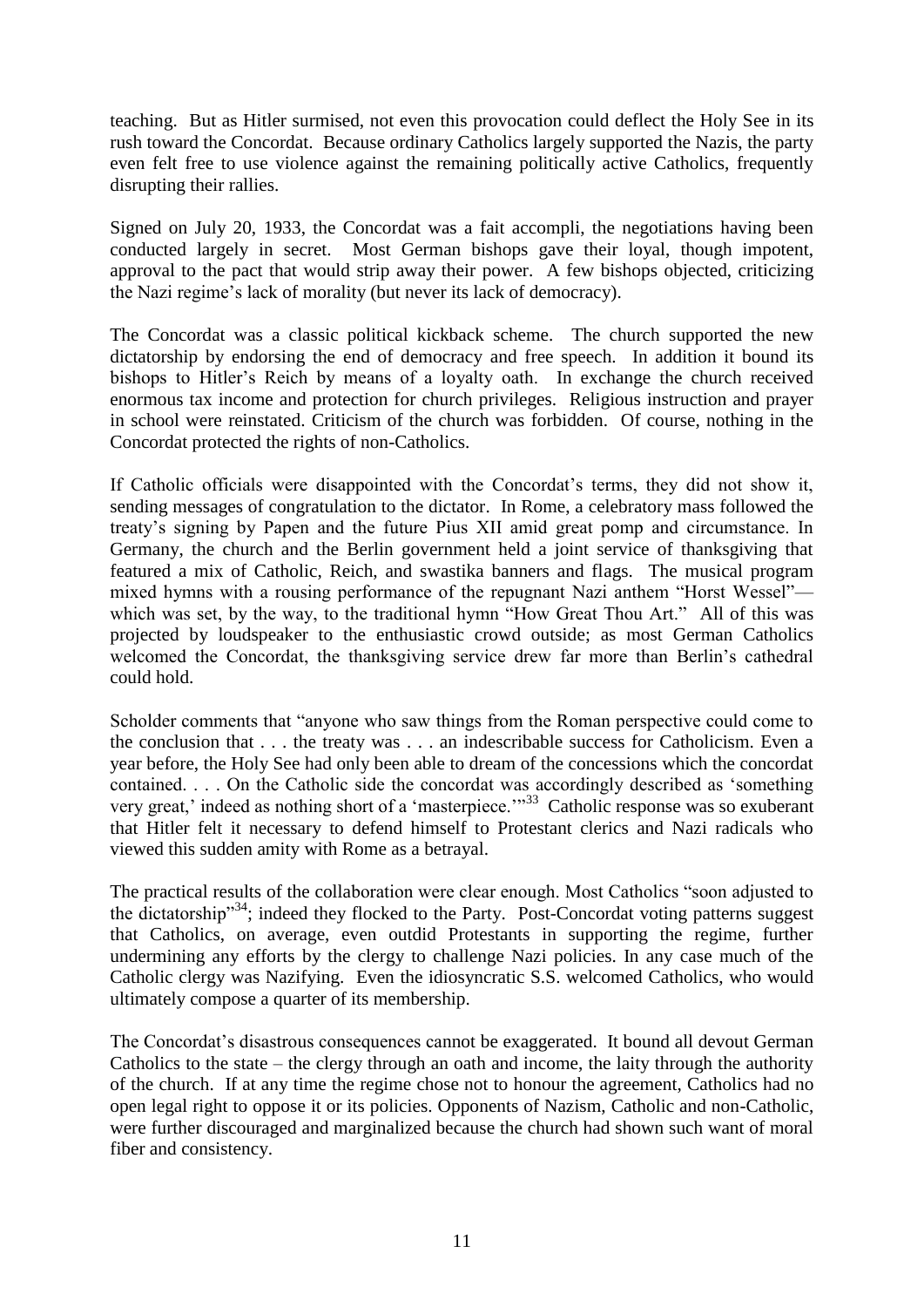Apologists have insisted that the church had no choice but to accept the Concordat for the modest protections it provided. But those provisions were never needed. Major Protestant denominations suffered no more than Catholicism, though the Protestant churches lacked protective agreements and had snubbed Hitler's early attempt to unite them. Apologists make much of Vatican "resistance" to Nazism, but the net effect of Vatican policy toward Hitler was collaborative.

Indeed, the 1933 Concordat stands as one of the most unethical, corrupt, duplicitous, and dangerous agreements ever forged between two authoritarian powers. Perhaps the Catholic strategy was to outlast the Nazi's frankly popular tyranny rather than try to bring it down. But the Catholic Church made no attempt to revoke the Concordat and its loyalty clause during the Nazi regime. Indeed, the 1933 Concordat is the only diplomatic accord negotiated with the Nazi regime that remains in force anywhere in the world.

Germany's Protestant sects were too decentralized to be co-opted by a single document. To this extent Protestants who disputed Nazi policies could be said to enjoy a more favourable position than Catholics. But opposition was rare among Protestants too. Hitler cynically courted the major denominations even as they cynically courted him. Most smaller traditional Christian sects did little better. For example, Germany's Mormons and Seventh-Day Adventists bent over backwards to accommodate National Socialism.<sup>35</sup>

# **Christian Comfort with the Rising Regime**

Catholics and Protestants at first embraced the new German order. Germany was regaining international prestige, the economy improving thanks to growing overseas support.<sup>36</sup> Industrialists like Henry Ford invested heavily in the new Reich. German Christians also looked to the Nazis for a revival of "Christian" values to help counter the rise of non-theism. Most welcomed the Nazis' elimination of chronic public strife by terrorizing, imprisoning, and killing the fast-shrinking German Left. The leftists had long been despised by traditionalists, who composed four fifths of the population. The state purged a far higher proportion of atheists than traditional Christians. In newspapers and newsreels the Nazis proudly publicized their new concentration camps. Reports sanitized the camps' true nature, but no one could mistake that they were part of a new police state – to which most German followers of Jesus raised no objection. The very high rate of "legal" executions reported in the press also met with mass indifference or positive approval.

Far from being hapless victims, the great bulk of German Christians joined, eagerly supported, collaborated with, or accommodated to a greater or lesser degree, the new tyranny.

# **Hitler: the Popular Oppressor**

Apologists for Christian conduct during the Nazi era imagine that the regime suppressed dissent ruthlessly, no matter whom – or how many – it needed to slaughter to achieve its ends. Hitler's regime is portrayed as Stalinesque in its response to dissent. This simplistic view reveals a failure to understand the complicated actuality of a popular terror state. The keyword is popular: Hitler was Europe's most popular leader, and his goal was universal Aryan support. The Party obsessively tracked public opinion, something never seen in the USSR.<sup>37</sup> Before the war, foreign tourism was encouraged; Hitler knew most Germans would speak well of the Reich to visitors, in sharp contrast to the USSR, whose leaders prudently feared interaction between foreigners and a citizenry of dubious loyalty. During most of the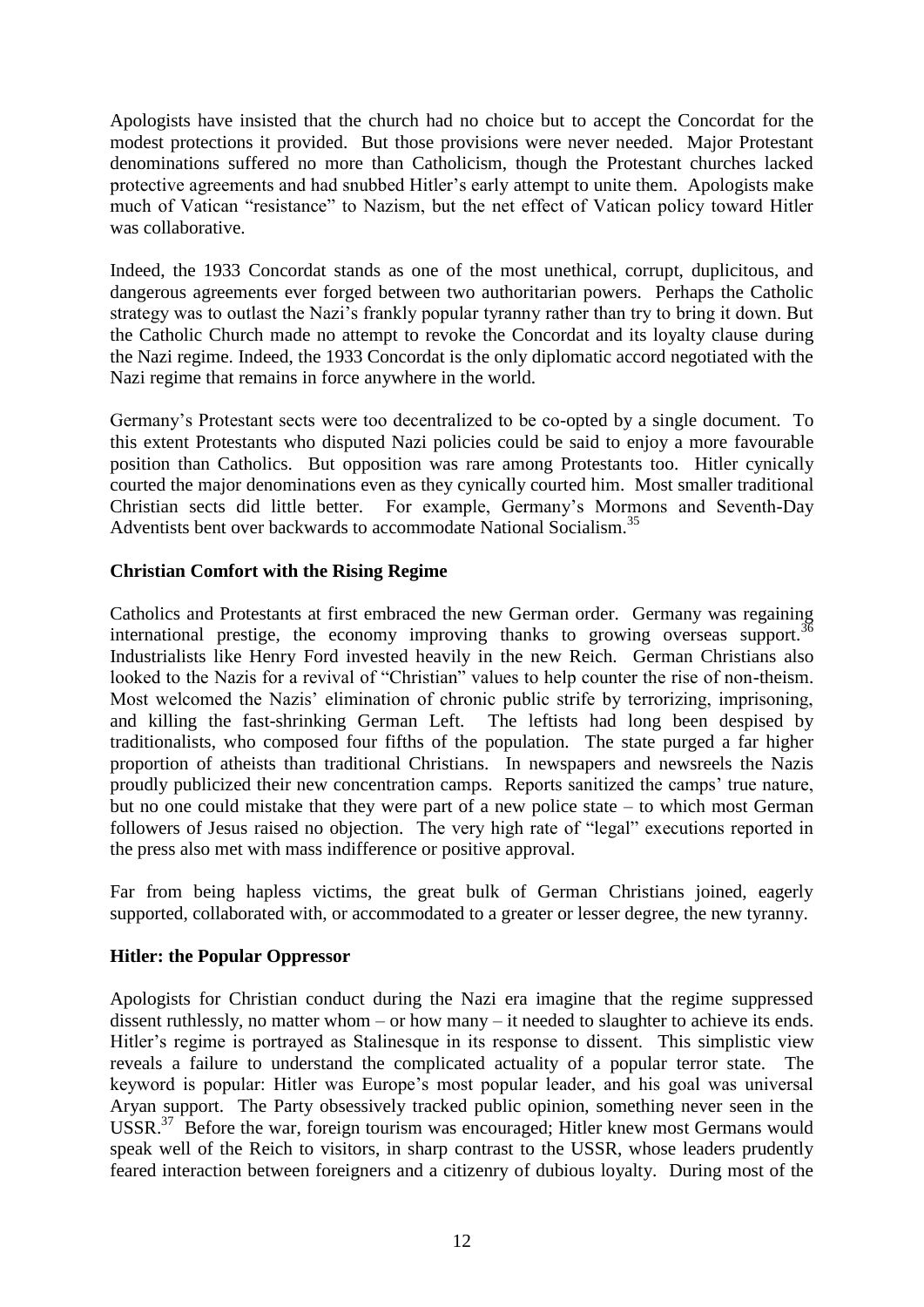Reich, any unprovoked attempt to liberate Germany would have met fierce majority resistance.

Though there were assassination attempts, the top Nazis had little to fear from ordinary Germans.<sup>38</sup> Hitler's personal security was shockingly lax; Goering regularly drove his open convertible around Berlin.

If the apologists were right, we should expect the Gestapo to have been a massive organization, relentlessly searching out and crushing widespread dissent. Analysis of surviving Gestapo records reveals that in fact it was surprisingly small.<sup>39</sup> Germany's Christian population being largely satisfied, there was little resistance to suppress. Most cases the Gestapo handled were initiated by ordinary citizens looking to settle petty disputes and had no ideological content.

The Führer had been successful in buying off his Aryans with false egalitarian prosperity, stolen Jewish wealth, and his refusal to put Deutschland on a full war footing until well into the war. During the early war years civilians were under much tighter control in submarineblockaded England than in Germany. Since nearly all Aryans were Protestant and Catholic, Hitler had to keep both sects reasonably happy, and he did. After all, the main focus of Nationalist Socialism was to make the divinely favoured Aryan Volk, both Protestant and Catholic, thrive in order to transform the German population into a unified machine of domination over the lesser peoples. Contrary to Catholic apologists, the nominally Catholic Hitler had not the slightest desire to slaughter masses of the very Aryan people to whom he belonged, and whom he wanted to elevate to supreme power. Leaving aside the fact that doing so would have been ideological and racial suicide, the record makes clear that Hitler's intention was to reform and standardize Aryans' political, social, and ultimately their religious beliefs, not to purge them or to kill off groups of Aryans. Doing that would have grossly violated Nazi doctrine, undermined the myth of Aryan solidarity, grievously weakened the state, and risked religious civil war. Disloyalty of the Catholic third of the population would have been disastrous to a modest-sized nation trying to expand its resources in preparation for epic wars of conquest; it was this fact, not the Concordat, that would be the main constraint on Nazi actions. For that reason, apologist claims that thousands or millions of Catholics and Protestants would have joined the Jews had they protested Nazis policies are false. The proof is found in the historical record.

## **Rosenstrasse: the Power of Resistance**

Far from exercising absolute power at home, Hitler often discontinued, modified, or concealed initiatives that threatened his regime's precious popular approval. Stout public objection could and repeatedly did alter Nazi behaviour. Flummoxed when the Protestant churches refused to unite, Hitler deferred his grand effort to reform German Christianity to a dreamlike utopian future. Later attempts by Nazi authorities to hamper church activities were often frustrated by sizeable demonstrations.<sup>40</sup> When Party elements stripped Bavarian schools of their crucifixes without Hitler's approval, vigorous protests by, among others, the mothers of schoolchildren quickly brought about their replacement.<sup>41</sup> When Hitler denounced Protestant opposition bishops Hans Meiser and Theophil Wurm and ordered their ouster, public anger boiled over. One protest drew 7,000 demonstrators. Hitler reversed course and reinstated Meiser and Wurm with fulsome praise. Strong opposition to the mass killing of the mentally disabled circa 1941 drove it further underground, saving many lives, even though this program too enjoyed the Führer's approval.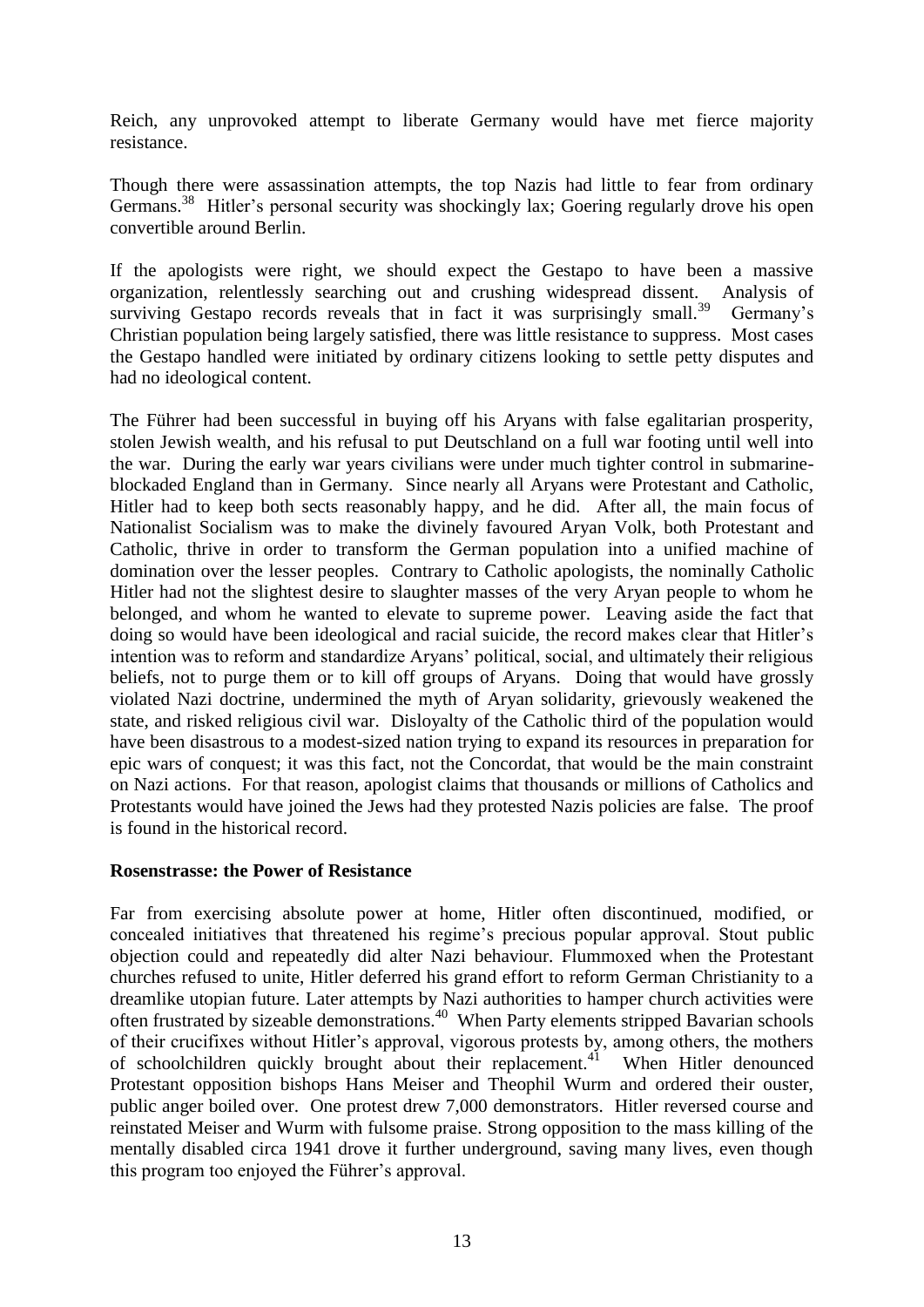This is not to say that protesters courted no danger. Opposition figures were frequently harassed, sometimes killed. But the top Nazis knew how limited their power was. When regime officials contemplated forcing the removal of Muenster's Catholic bishop, Clemens Galen, Goebbels warned that the "the population of Muenster could be regarded as lost during the war if anything were done against the bishop . . . [indeed] the whole of [the state] of Westphalia."<sup>42</sup> Though Galen suffered harassment, he remained active throughout the war and held his office.

In occupied countries from Norway to Italy, residents successfully opposed Nazi racial policies and saved hundreds of thousands of Jews. In Denmark, political and ecclesiastical leaders forcefully protested Nazi policies; the whole nation worked under the noses of the Gestapo to save almost all of Denmark's Jews. Neither leaders or citizens suffered severe retaliation. French bishops who opposed Nazi actions against Jews likewise survived the war. Most extraordinary and telling is the Rosenstrasse incident.<sup>43</sup> Some 30,000 Jews lived openly in Germany as the spouses of Christians. Nine in ten such marriages remained intact despite ceaseless harassment. Oriented toward family values as they were, the Nazis could not decide how to handle these Jews without violating the sanctity of marriage. Early in 1943, Goebbels, then in charge of Berlin, decided it was time to cleanse the capital by rounding up these last Jews. Hitler agreed. Some 2,000 Jewish men from mixed marriages were seized and taken to a large downtown building on the Rosenstrasse, from which they would be deported to the camps.

For a week their Gentile wives stood in the winter cold, chanting "We want our husbands back!" Ordinary Germans sometimes joined them. All told, the protests involved about 6,000 people. They continued in the face of S.S. and Gestapo threats, even threats to use machine guns. They continued though British bombers pounded the city by night. But the Nazis dared not fire upon these defenceless, unorganized Aryan women. Berliners saw the protests directly. Foreign diplomats spread word of it to the world press. The British Broadcasting Company broadcast the story back into Germany.

What was the outcome of Nazi Germany's only mass demonstration to save Jews? The 2,000 Jewish husbands were released with Hitler's approval. Two dozen who had already been sent to Auschwitz were returned. Jewish-Christian couples continued to live openly and survived the war. They would comprise the great majority of German Jewish survivors.

Goebbels later commented to an associate that the regime relented "in order to eliminate the protest from the world, so that others didn't begin to do the same." Sadly, this strategy was successful: during the rest of the war, no similar action would ever be taken in defences of Jews in general.

Nor does this exhaust the catalogue of successful opposition. When Goebbels called for mass employment of housewives in war industries, also early in 1943, refusal was widespread. Again, reprisals were rare, partly because of the regime's established emphasis on traditional roles for women. On a broader scale, Germans who refused to participate in atrocities – even if they were soldiers, party members, or S.S. men – almost never suffered retaliation. This was so well known that, after the war, Nazis accused of war crimes were forbidden to claim fear of retaliation as a defence.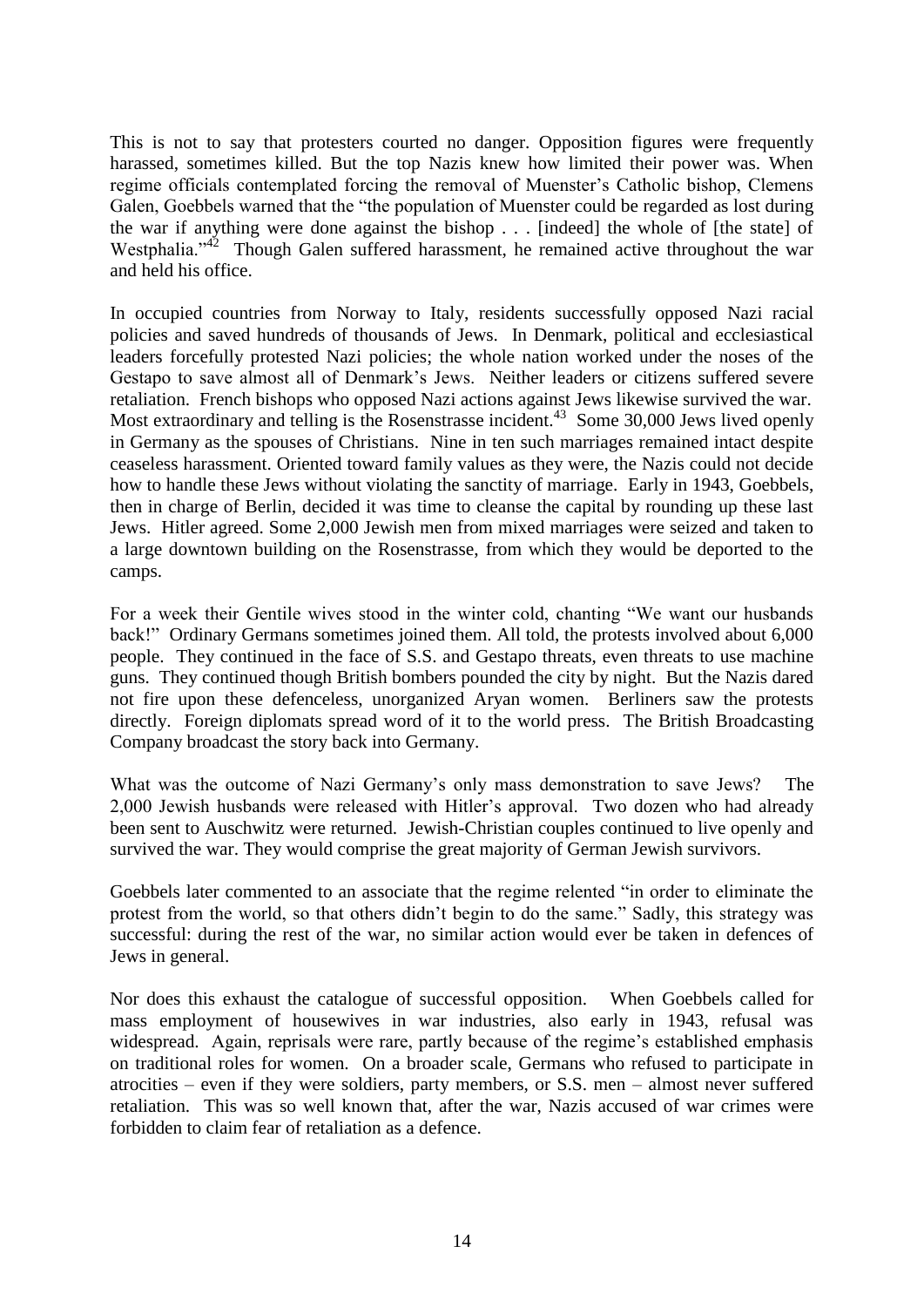These incidents suggest that the Nazi regime was at root cowardly, happy to pick on the weak and disorganized but intimidated by public demonstrations. When it came to the Volk, Nazi leaders preferred propaganda, education, persuasion, and social pressure to terror. They knew that terror worked best when its objective was supported by many and opposed by few. Only toward the end of the war was widespread domestic terror resorted to in Germany, and it was often ineffective.

Clearly ordinary citizens could oppose and alter state policy, all the more so if powerful nongovernmental institutions supported them.<sup>44</sup> As Sarah Gordon comments, the "failure of German churches to speak out against racial persecution is a disgrace . . . because the Nazis feared the propaganda or political power of the churches, it is almost certain that church leaders could have spoken out more vehemently against racial persecution."<sup>45</sup>

The apologist claim that Germany's traditional Christians were impotent in the face of Nazi terror is an exaggeration on a scale that Goebbels might have appreciated. As the wives of Berlin discovered, Christians had the power to protect the lives and well-being of others and the potential to confound Hitler and his minions. Had they wished to, they need only have applied it.

# **Notes**

 $\overline{a}$ 

2 Seminal studies by mainstream, non-polemical researchers include Robert Gellately, *Backing Hitler: Consent and Coercion in Nazi Germany*, (Oxford: Oxford University Press, 2001); Ian Kershaw, *Hitler: 1889–1936: Hubris*, (New York: W. W. Norton, 1998) and *Hitler: 1936–1945: Nemesis*, (London: Allen Lane, 2000); Klaus Scholder, *The Churches and the Third Reich Vols. 1 and 2*, (Philadelphia: Fortress Press, 1979 [English version, 1988]); Nathan Stoltzfus, *Resistance of the Heart: The Rosenstrasse Protest and Intermarriage in Nazi Germany*, (New York: W.W. Norton, 1997); Beth Griech-Polelle, Bishop von Galen: *German Catholicism and National Socialism*, (New Haven: Yale University Press, 2002); and Sarah Gordon, *Hitler, Germans, and the "Jewish Question"*, (Princeton: Princeton University Press, 1984). Also see John Patrick Michael Murphy, "Hitler Was *Not* an Atheist," *Free Inquiry*, Vol. 19, no. 2 (Spring 1999).

3 See James Carroll, Constantine's *Sword: The Church and the Jews*, (New York: Houghton Mifflin, 2001) and David Kertzer, *The Pope Against the Jews: The Vatican's Role in the Rise of Modern Anti-Semitism*, (New York: Alfred A. Knopf, 2001).

<sup>4</sup> <http://www.us-israel.org/jsource/Judaism/jewpop.html>

<sup>5</sup> Viewed in the context of more than 1,500 years of Christian violence against Jews, the enormity of the Holocaust may as much reflect the large populations and relatively advanced technologies of the time as it does the virulence of Nazi anti-Semitism. Other Christian groups might have done the same thing earlier, had the technical means and a large enough pool of potential victims been available.

<sup>1</sup> Nazism and fascism are considered secular, atheistic, or both, in, among other sources, David Barrett, George Kurian, and Todd Johnson, eds., World Christian Encyclopaedia: A Comparative Study of Churches and Religions in the Modern World (Oxford: Oxford University Press, 2001).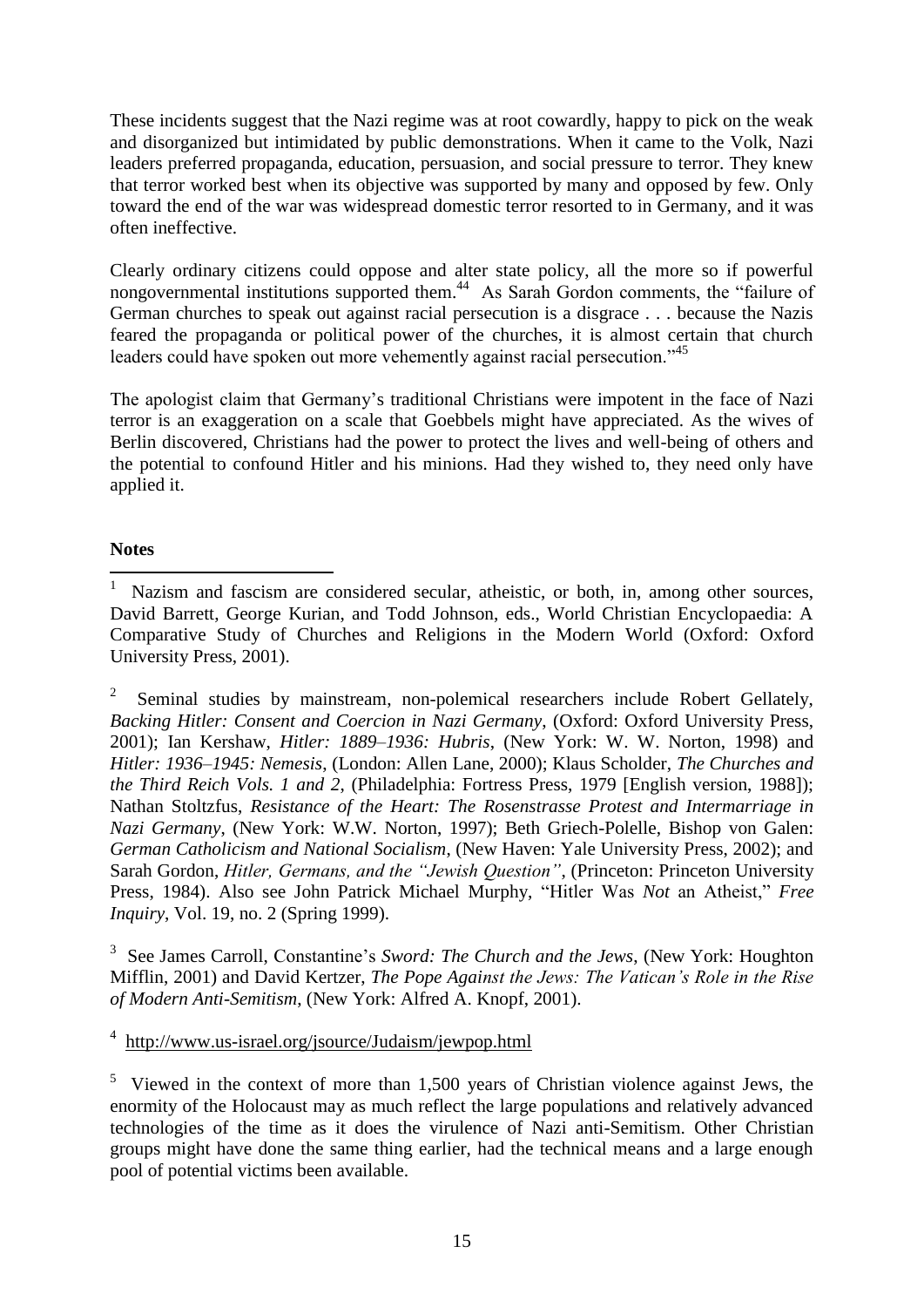<sup>6</sup> Nowadays Islamic anti-Semites reprint Luther's work.

 $7$  Prior to World War I, many religious Germans viewed dying for the Fatherland as being on a par with Christian martyrdom; reluctance to die in battle was considered blasphemous.

 $8$  After Vatican I, the Roman Catholic clergy was required to take an oath against modernity.

<sup>9</sup> Aryan Christianity continues to exist; contemporary U.S. examples include Christian Identity, Aryan Nation, and other extremist racist sects.

10 In Aryan Christian doctrine, Christ was non-Semitic because he did not have a Jewish father. His assault on the Temple was taken as evidence of his anti-Semitism. Christianity's false association with Judaism was blamed on St. Paul.

<sup>11</sup> Thus the extremist Christian term mud people. Jews' lack of a soul was held to explain their supposed lack of interest in spirituality and the afterlife and their focus on material gain.

<sup>12</sup> For example, the Catholic Volkist Dietrich Eckart, later a friend and mentor to Hitler, wrote in 1917 that "to be an Aryan and to sense transcendence is one and the same thing," yet described Nietzsche as the "crazy despiser of our religious foundations."

<sup>13</sup> Gregory Paul, "The Secular Revolution of the West: It's Passed America By – So Far," *Free Inquiry*, Vol. 22, No. 3 (Summer 2002).

 $14$  Ibid.

 $\overline{a}$ 

15 See Scholder vol. 1, p.12.

16 Richard Steigmann-Gall, *The Holy Reich: Nazi Conceptions of Christianity 1919–1945*, (Cambridge, U.K.: Cambridge University Press, 2003) is the first attempt to detail the religious beliefs of the Nazis.

<sup>17</sup> Christian defenders frequently cite *Table Talk*, which presents some of Hitler's most vehement anti-Christian statements. But mainstream historians find Table Talk unreliable. It consists of private conversations recorded in the 1940s by two secretaries, one of whom later said that "no confidence" should be placed in the final volume because the compiler – Bormann, even by Nazi standards a deceptive opportunist and much more anti-Christian than Hitler – destroyed the original transcripts. Still, even as presented in *Table Talk*, Hitler usually attacks Judeo-Christianity, not Christ. Hitler lauds Christ as a divine Aryan.

18 Timothy Ryback, "Hitler's Forgotten Library," *Atlantic Monthly* Vol. 29, No. 4 (May 2003), expresses naïve surprise at how interested Hitler was in reading about religion. Oddly, Ryback's conclusion, that Hitler saw himself as God, is contrary to the quote Ryback cites in support of his hypothesis.

<sup>19</sup> The regime put an original edition of *On the Jews and Their Lies* on display and celebrated Luther's 450th birthday in 1933 on massive scale.

<sup>20</sup> See Steigman-Gall.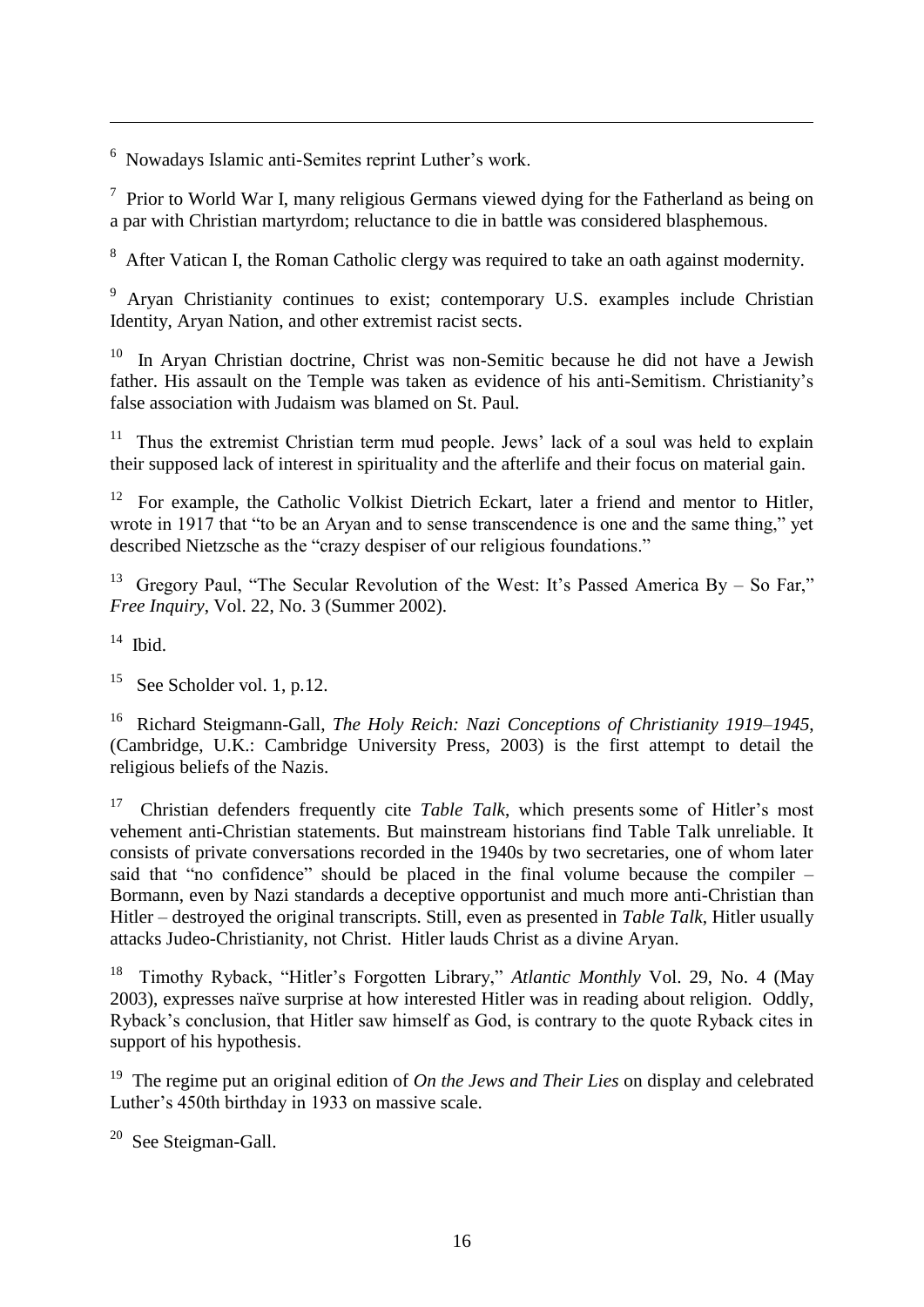<sup>21</sup> Neo-paganism was far more prevalent in the S.S. than in German society as a whole; even according to Party statistics, paganism never claimed more than 5 percent of the general population.

<sup>22</sup> See Steigman-Gall.

 $23$  Contrary to common belief, the Nazis never operated state sex-for-procreation facilities. On the other hand, Nazi "culture" was not exceptionally prudish; home movies of the era show young women lying topless on the beach, and kitsch nudity was common in Nazi art.

 $2^2$  Scholder vol. 1, p. 130.

25 See Scholder vols. 1 and 2, Kershaw pp. 488-90 and 324, and Gellately p. 14, whose Backing Hitler is a precedent-setting historical examination based in part on examination of surviving Gestapo records. Religion was not a primary focus of the study, but what Gellately includes on this topic is damning. See also Gordon, who gives a balanced account of church collaboration and resistance.

<sup>26</sup> See Scholder vol. 1, pp. 37-51 and 74-87.

 $27$  Ibid., p. 253.

<sup>28</sup> Ronald Rychlak, "Goldhagen v. Pius XII," First Things, June/July 2002, pp. 37–54, offers a typically convoluted example of pro-Vatican spin when he asserts that the concordat "was a Nazi proposition. The Nazis accepted terms that the Church had previously proposed to Weimar, but which Weimar had rejected."

 $29$  See Scholder vol. 1, p. 241.

 $30$  Ibid., pp. 241-43.

 $31$  A concordat already negotiated with Bavaria gave the church control of the schools.

 $32$  Scholder vol. 1, p. 386.

<sup>33</sup> Ibid., p. 405.

 $34$  Gellately, p. 14.

<sup>35</sup> See Christine Elizabeth King, *The Nazi State and the New Religions*, (New York: Edwin Mellen Press, 1982).

<sup>36</sup> Hitler and his fellow thugs had no idea how to run a modern economy. The Nazi economic "miracle" was a Potemkin-village scheme kept going, prior to the takeovers of other nations, by selling off Germany's gold reserves and taking out international loans that could never be paid back.

<sup>37</sup> See Gellately.

 $38$  Hitler missed by minutes being killed by a bomb a few months after invading Poland. Pope Pius XII sent the Führer his "special personal congratulations."